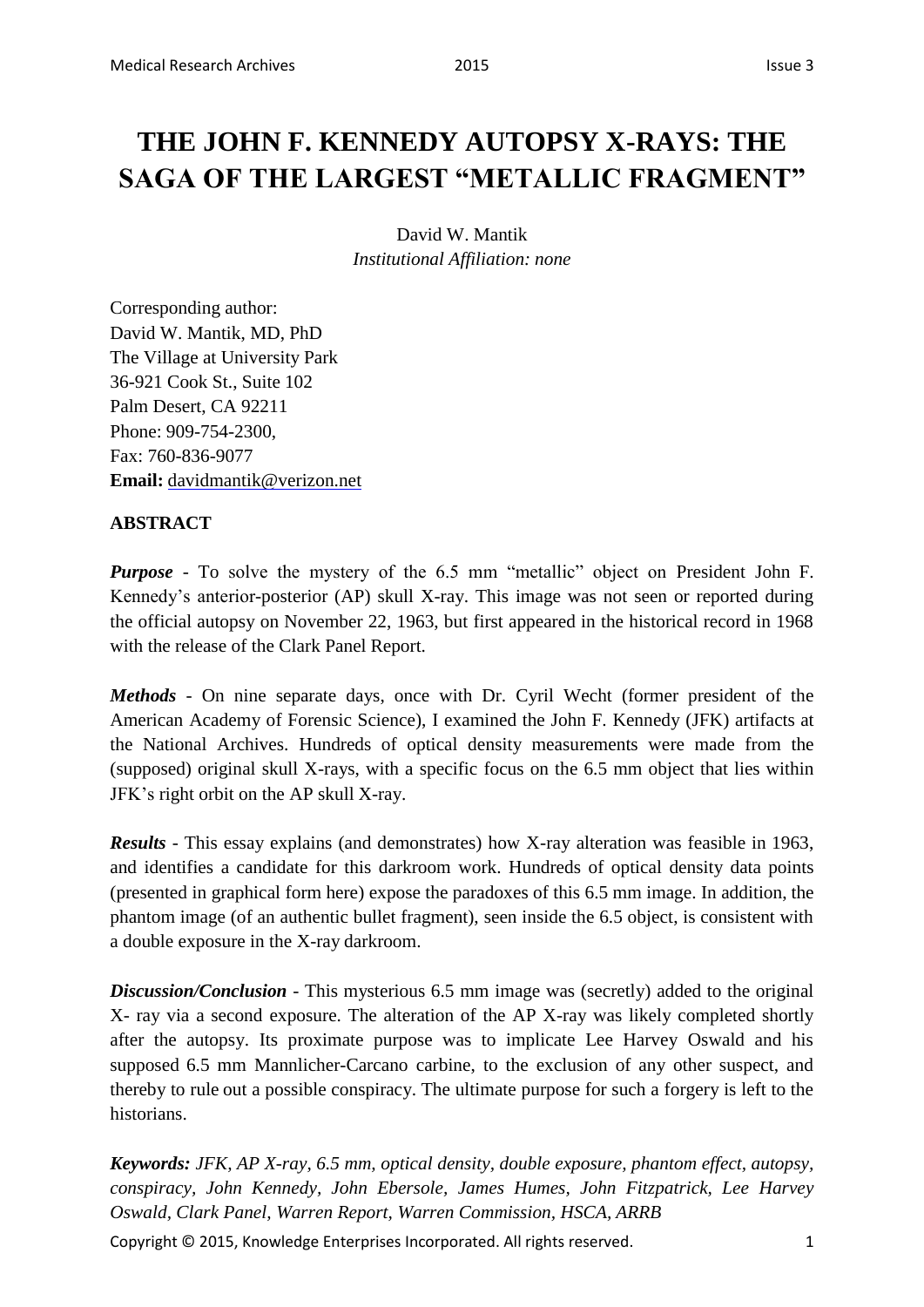### INTRODUCTION

In January 1968, the Clark Panel [1] released its long-awaited review of the President John F. Kennedy (JFK) autopsy. That report described an apparent 6.5 mm cross section of a bullet fragment that lay inside JFK's right orbit on the anteriorposterior (AP) X-ray (Figures 1 and 2).

Curiously, despite the fact that it was (by far) the largest apparent metal fragment on this X-ray, it had *not* been described in the autopsy report. Furthermore, it had not been removed during the autopsy, even though the sole point of the autopsy X-rays had been to locate and to collect (for forensic purposes) precisely such objects.

**Figure 1.** JFK's AP X-ray from the autopsy. The vertical arrow identifies the 6.5 mm object, which was not seen at the autopsy. The horizontal arrow identifies the 7 x 2 mm metal fragment, which was removed at the autopsy.



Figure 2. JFK's lateral X-ray at the autopsy. The horizontal arrow identifies the supposed (very faint) partner image of the 6.5 mm object. This (authentic) fragment was not removed at the autopsy. The vertical arrow identifies the 7 x 2 mm metal fragment, which was removed at the autopsy.



Moreover, this 6.5 mm object had not been cited anywhere in the 1964 *Warren Report* [13] nor in its accompanying 26 volumes. In fact, the X-

ray images had not been introduced to the Warren Commission. The Commission however, did conclude that both the nose and the tail of this (supposedly identical)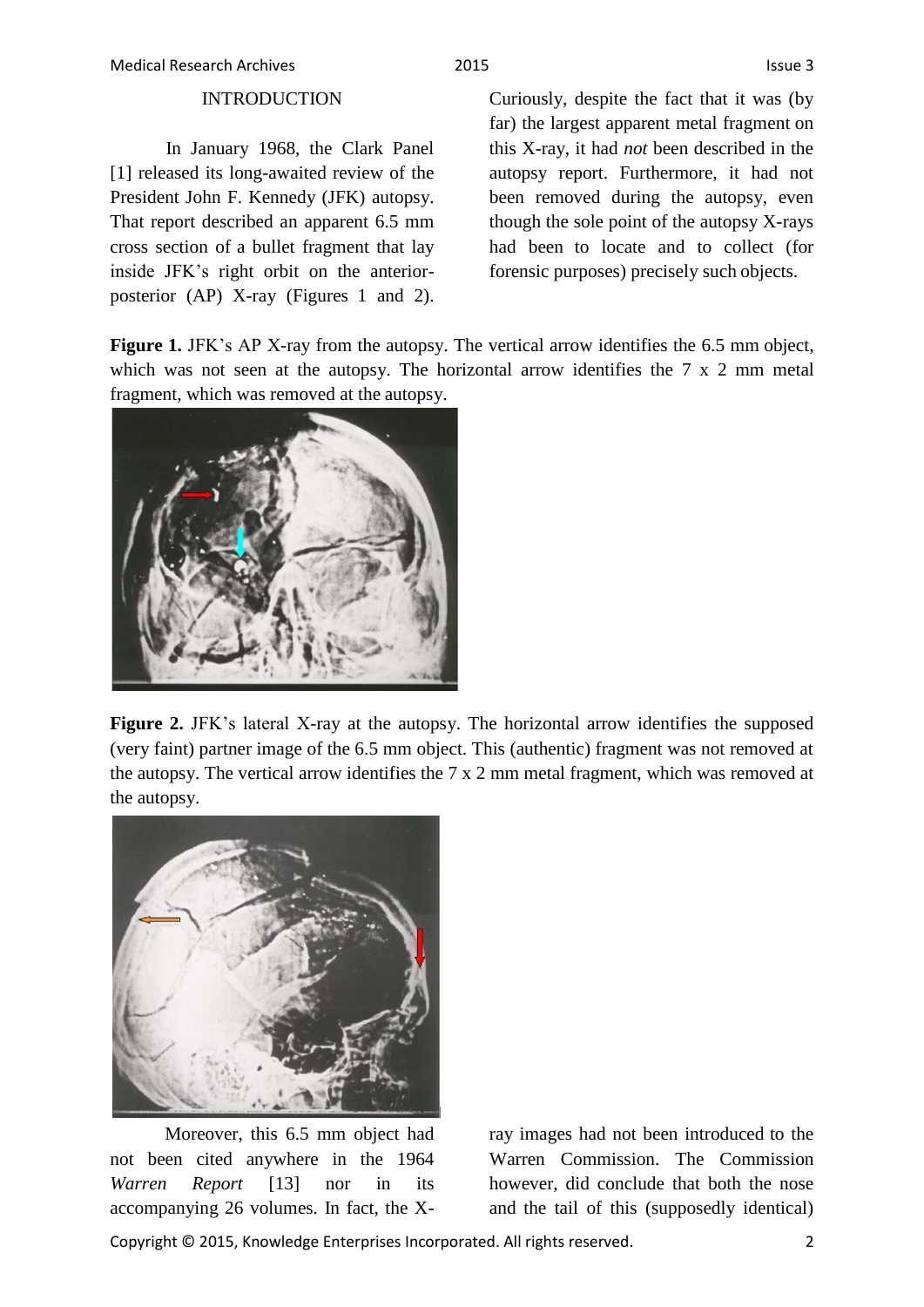bullet had been found inside the presidential limousine (Warren Commission Exhibit Numbers 567 and 569). In other words, this 6.5 mm "metal fragment" supposedly represented an *internal* cross section that had been sliced out of the *inside* of that same bullet, and then deposited onto the back of the skull (near the supposed entry site at the cowlick area—Figure 2).

Subsequently (1976-1978) the House Select Committee on Assassinations (HSCA) [10] correlated this image on the AP X-ray to its partner image on the lateral X-ray (Figure 2)—by employing shared anatomic features of the two X-rays.

Paradoxically though, this partner image on the lateral X-ray was only a tiny metal fragment that was a poor match for the large (and very transparent) image on the AP X-ray.

To further confound this mystery, during 1994-1998 each of JFK's three attending pathologists were asked (under oath) by the Assassination Records Review Board (ARRB) [8] if they had seen this thing during the autopsy. Each one (independently) denied that they had. As an example, see the deposition of the chief autopsy pathologist, James J. Humes in Figure 3.

**Figure 3.** Jeremy Gunn's deposition of Dr. James J. Humes before the ARRB [3].

Page 212 Q. All right. If we can go to the X-rays. MR. GUNN: Off the record. Discussion off the record 1 BY MR. GUNN: Q. Dr. Humes, you're now looking at X-ray 5-B No. 1. I'd like to ask you whether you have previously seen that X-ray. A. I probably have. It's antero-posterior view of the skull and the jaw. It shows the large bony defect in the right side of the skull, and some white material, which I presume may be metallic fragments, in the right side of the photograph. Q. The left side of the photograph but the right side of the skull? A. Right side of the skull, yeah. Q. And that appears to be, at least in Page 213 height, in the orbital range? A. Yes, somewheres. Yeah, I would guess. Q. Did you notice that what at least appears to be a radio-opaque fragment during the autopsy?

A. Well, I told you we received one--we retrieved one or two, and--of course, you get distortion in the X-ray as far as size goes. The ones we retrieved I didn't think were of the same size as this would lead you to believe.

Q. Did you think they were larger or smaller?

A. Smaller. Smaller, considerably smaller. I mean, these other little things would be about the size of what--I'm not sure what that is or whether that's a defect. I'm not enough of a radiologist to be able to tell you. But I don't remember retrieving anything of that size.

Q. Well, that was going to be a question, whether you had identified that as a possible fragment and then removed it. A. Truthfully, I don't remember anything that size when I looked at these films. They all were more of the size of these others.

Page 214

Q. What we're referring to is a fragment that appears to be semicircular.

A. Yeah. I don't know.

There is wide agreement that the partner image (on the lateral X-ray) of this mysterious 6.5 mm object must appear at the rear of the skull (near the cowlick area—Figure 2). However, when the forensic radiologist, Dr. John J. Fitzpatrick, reviewed the X-rays (as the premier expert for the ARRB) he remained puzzled by this object, even returning for a second day in

an attempt to extract its secrets. Ultimately, however he failed in this task, saying,

No object directly and clearly corresponding to the bright, 6.5 mm wide radio- opaque object in the A-P X-Ray could be identified by the consultant on the lateral skull X-Rays. Although there is a mere trace of some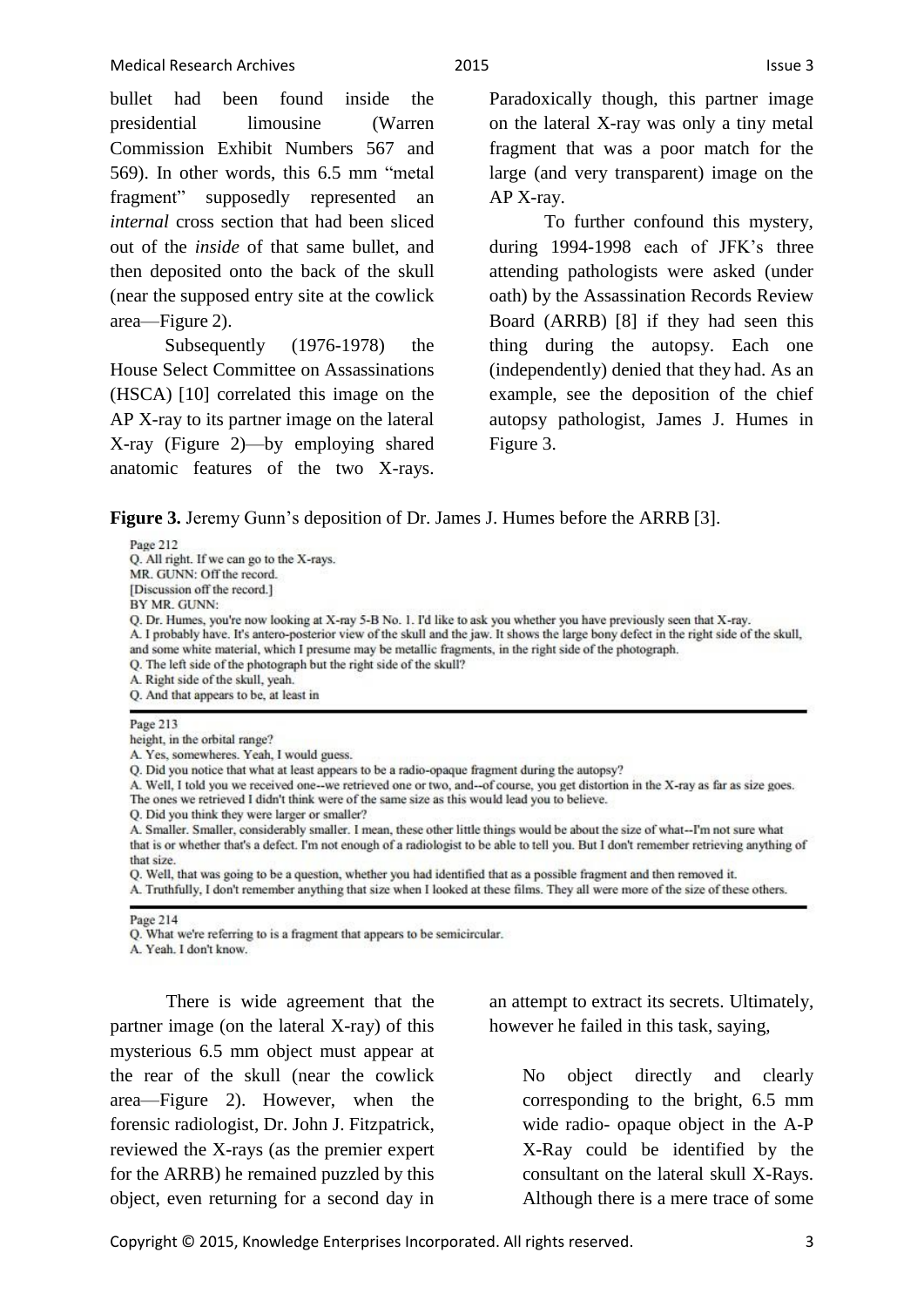additional density near the fragment bilocation at the vertex of the skull, the consultant did not feel this object was anywhere near the density/brightness required for it to correspond to the bright, radio-opaque object on the A-P X-Ray. After briefly speculating that the small metallic density behind the right eye in the lateral X- Rays might correspond to the bright radio-opaque density in the A-P X-Ray, this idea was abandoned because neither the locations nor the density/brightness of the 2 objects are consistent [2].

For all practical purposes, after this failed attempt (by the most appropriate specialist for the task) this 6.5 mm object become the most curious—and unsolved mystery in the history of diagnostic radiology.

During the lifetime of the HSCA, Larry Sturdivan served as its ballistics consultant. In his subsequent book [14] he emphasized that he had never, in his entire career, seen a cross section of a bullet deposited in such an odd fashion on a skull. So, totally contrary to all prior government investigations, he concluded that the 6.5 mm object could *not* be a metal fragment:

> I'm not sure just what that 6.5 mm fragment is. One thing I'm sure it is NOT is a cross-section from the interior of a bullet. I have seen literally thousands of bullets, deformed and undeformed, after penetrating tissue and tissue simulants. Some were bent, some torn in two or more pieces, but to have a cross-section sheared out is physically impossible. That fragment has a lot of mystery associated with it. Some have said it was a piece of the jacket, sheared off by the bone and left

that it is an artifact (e-mail from Larry Sturdivan to Stuart Wexler on 9 March

This was a radical statement. After all, the HSCA in particular, had relied on the (metallic) authenticity of this fragment in the most fundamental manner: based on the supposed reality of this 6.5 mm object, the HSCA had concluded that the bullet (from the sole headshot) had deposited this 6.5 mm "metal fragment" near its entry site at the back of the skull. So now, if this was merely an artifact, what was to become of the HSCA's conclusion?

In 1993 I had two telephone conversations with the (sole) autopsy radiologist, Dr. John Ebersole. On the second occasion, he telephoned me. That call was recorded and later transcribed [7]. After (somewhat reluctantly) discussing the autopsy, I asked him about this 6.5 mm object—and Ebersole instantly stopped the conversation. In fact, that was Ebersole's final comment to history about the JFK autopsy, as he died shortly afterwards [4].

## 1. MATERIALS AND METHODS

For its unexpected entrance onto the historical stage in 1968, and also for its bizarre properties, a possible explanation occurred to me—perhaps this 6.5 mm object had indeed not been present on the original X-ray, but had been added later (e.g., in the darkroom). To pursue this hypothesis I began (in the early 1990s before the ARRB got underway) to query older radiology technologists. In particular,

1998).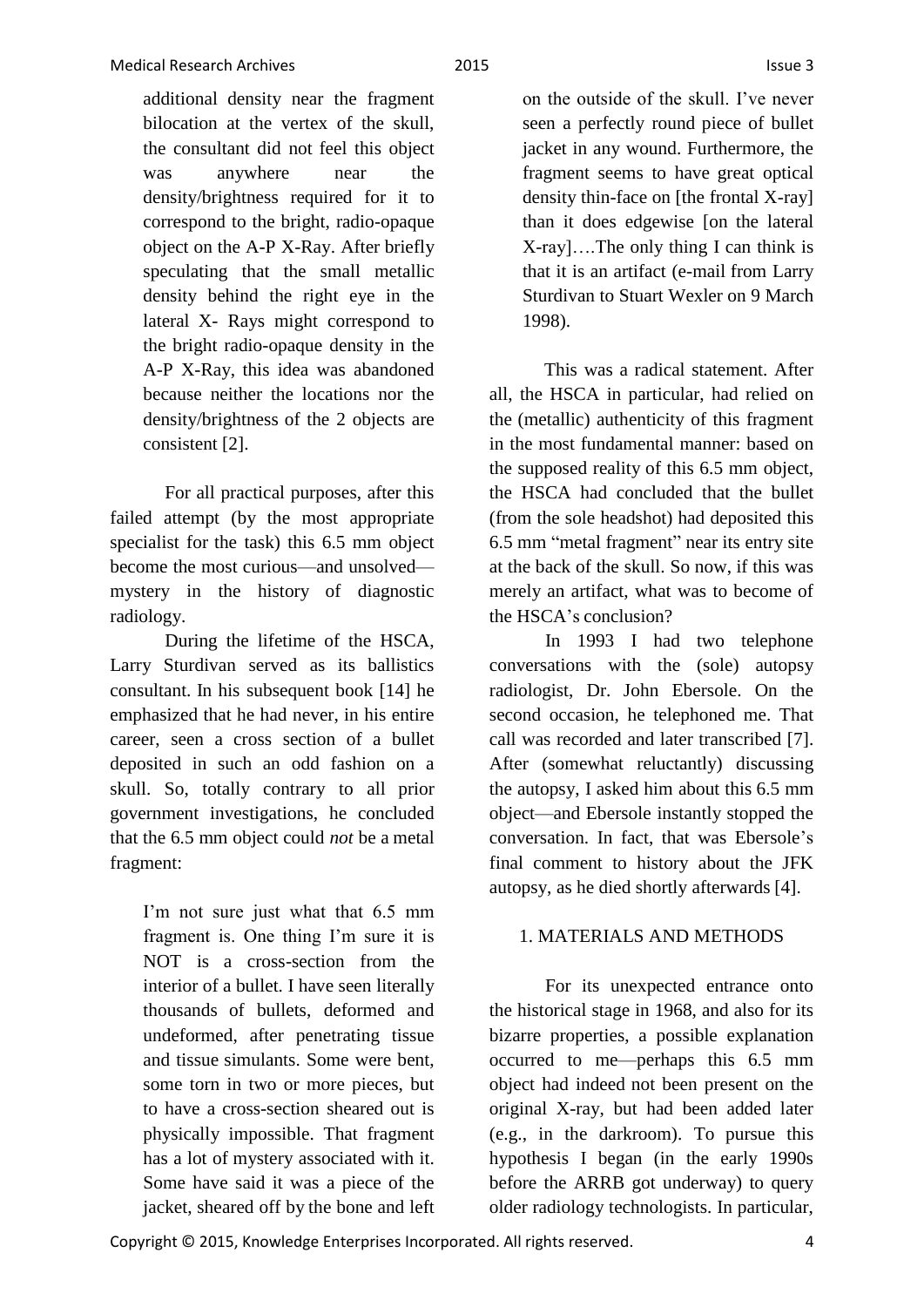I asked them: How exactly had they copied X-ray films in the 1960s? With the further assistance of a close colleague (diagnostic radiologist, Dr. John Szabo) that riddle was solved. In particular, I soon discovered a technologist's handbook  $[5]$ <sup>1</sup> that contained detailed recipes (p. 56) for converting standard (double-sided) X-ray films into duplicating films. (In that era, Kodak did not make duplicating films—as I was later able to confirm from their inventory lists.) Cahoon even makes this comment: "By variations of the copying time, one may even improve on the original" (p. 55).

Here then was the key to the 6.5 mm mystery: if an X-ray film could be copied (with high fidelity), then it could also be altered. The key step was to add a second image during a second exposure. For example, first the image of the original film would be imprinted onto a duplicating film via a light box in the darkroom (which was how X-rays were then copied). But then, before developing that duplicate film, a second exposure would be made. In particular, a piece of cardboard, with a 6.5 mm hole in it, could be precisely positioned over the duplicate film—and then a second exposure made (using *only*  this mask). I soon showed the feasibility of this approach (using modern duplicating film) by preparing fantastic X-rays with such double exposures (Figures 4 and 5).

Figure 4. A superimposed scissors; its dark appearance implies that it is merely composed of air, not of metal. I also added the white particles (via a multiple exposure) to mimic bullet fragments.



Figure 5. A superimposed pteranodon from my then-young daughter's plastic tracing kit. I have described the resulting image as a "birdbrain." The many dark opacities in the skull bone suggest a diagnosis of multiple myeloma, for which this patient (now deceased) was receiving radiation therapy (to the spine).



<sup>&</sup>lt;sup>1</sup>The fifth edition of Cahoon's book was published in 1961, and was favorably reviewed by M. Frank in the 1963 *British Journal of Radiology* 36:223. That year was, ironically, also the year of JFK's assassination.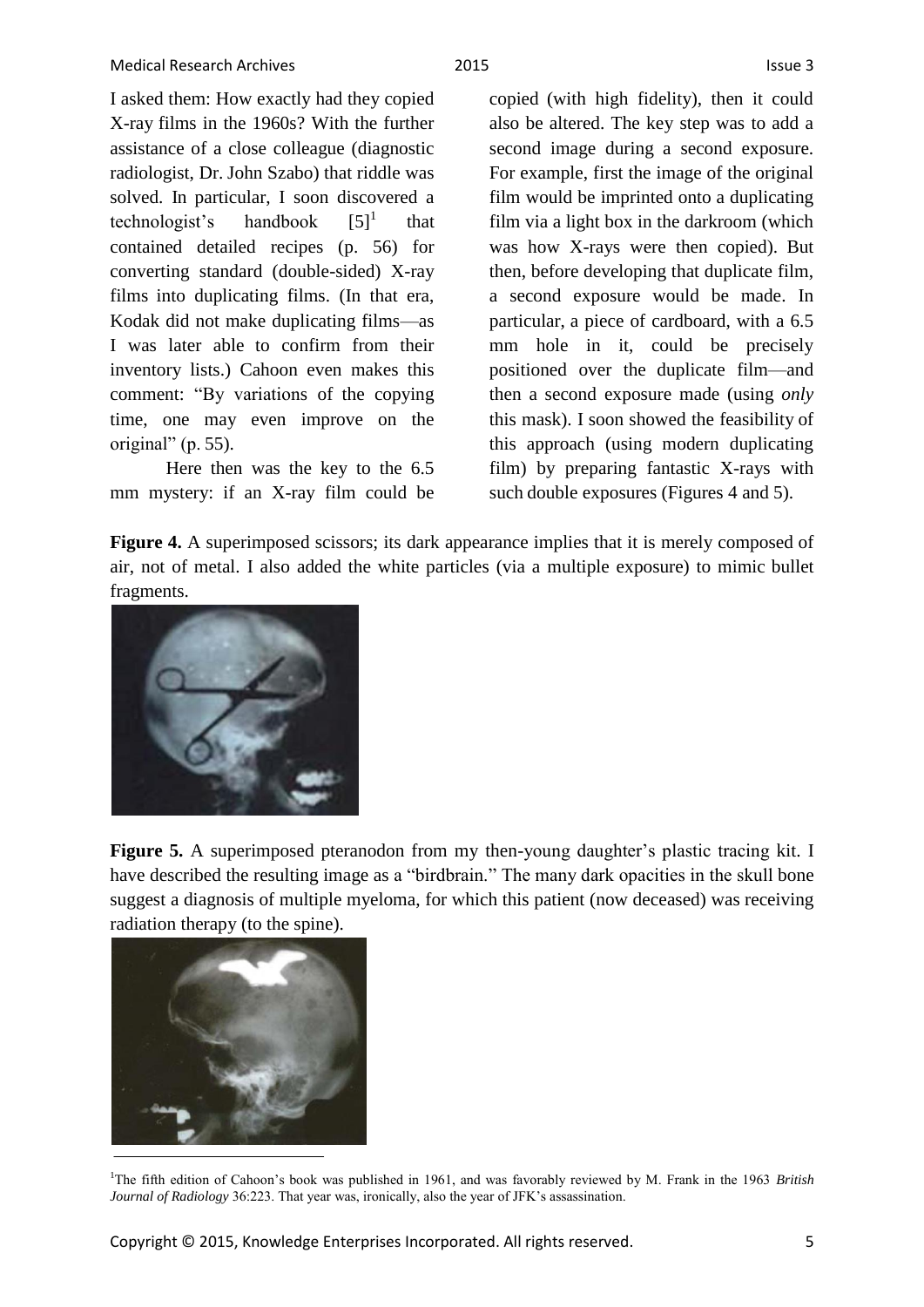The JFK X-rays, however, have emulsion on both sides, not just on one side, but my double-exposed X-rays (Figures 4 and 5) had emulsion only on *one* side (as was then typical of modern duplicating film). When I followed the recipes in Cahoon's book (for converting standard, double-sided X-ray film into duplicating film) and prepared double exposures by using these, every film developed a strange greenish color. I soon learned that, sometime after 1963, Kodak had added a color dye to its standard, double-sided films. Presumably that was done precisely so that copies could easily be distinguished from originals (quite possibly so that altered X-ray images could easily be detected). But that was definitely not the case during the era of JFK's autopsy.

Since the 6.5 mm object was so strangely transparent, it seemed quite clear what had happened: this 1963 secretive, darkroom worker had simply overdone the second exposure. If so, I reasoned, it should be feasible to prove this conjecture-

**Figure 6.** Tobias optical densitometer

by means of optical densitometry. Optical density quantitatively describes the lightness or darkness of specific points on the X- film: one simply measures the transmission of light through a specific aperture on an optical densitometer (Figure 6). For example, if 1/5 of the light is transmitted (this area would appear quite transparent to light), then the optical density would be $2$ 

 $OD = -log_{10}(1/5) = 0.7$ .

Or if 1/100 of the light is transmitted (this area would appear quite dark on the X-ray film), then the optical density would be

 $OD = -\log_{10} (1/100) = 2.0.$ 

In order to accommodate the human eye, in clinical X-ray films the OD range is typically chosen to be 0.5 to 2.0 (by appropriately setting the voltage, current, and exposure times of the X-ray machine).

<sup>2</sup> See "Optical Density" at http://www.semrock.com/optical-density.aspx. Areas on the X-ray film that appear *transparent* (to light) are called radio-*opaque*, which can seem paradoxical. These areas are transparent (to light) because the real world object (e.g., lead, or in JFK's case, mercury-silver amalgams) was *opaque* to X-rays. In these transparent areas on the film, the (original) silver salt is washed off the film during development. On the other hand, in areas where mostly unimpeded Xrays have struck the film (such as for the air around JFK's head), the X-rays convert the silver salt to black metallic silver, which is *not* washed off during development. So naturally these areas (e.g., air pockets) are visibly dark. (Note: this explanation is somewhat oversimplified.)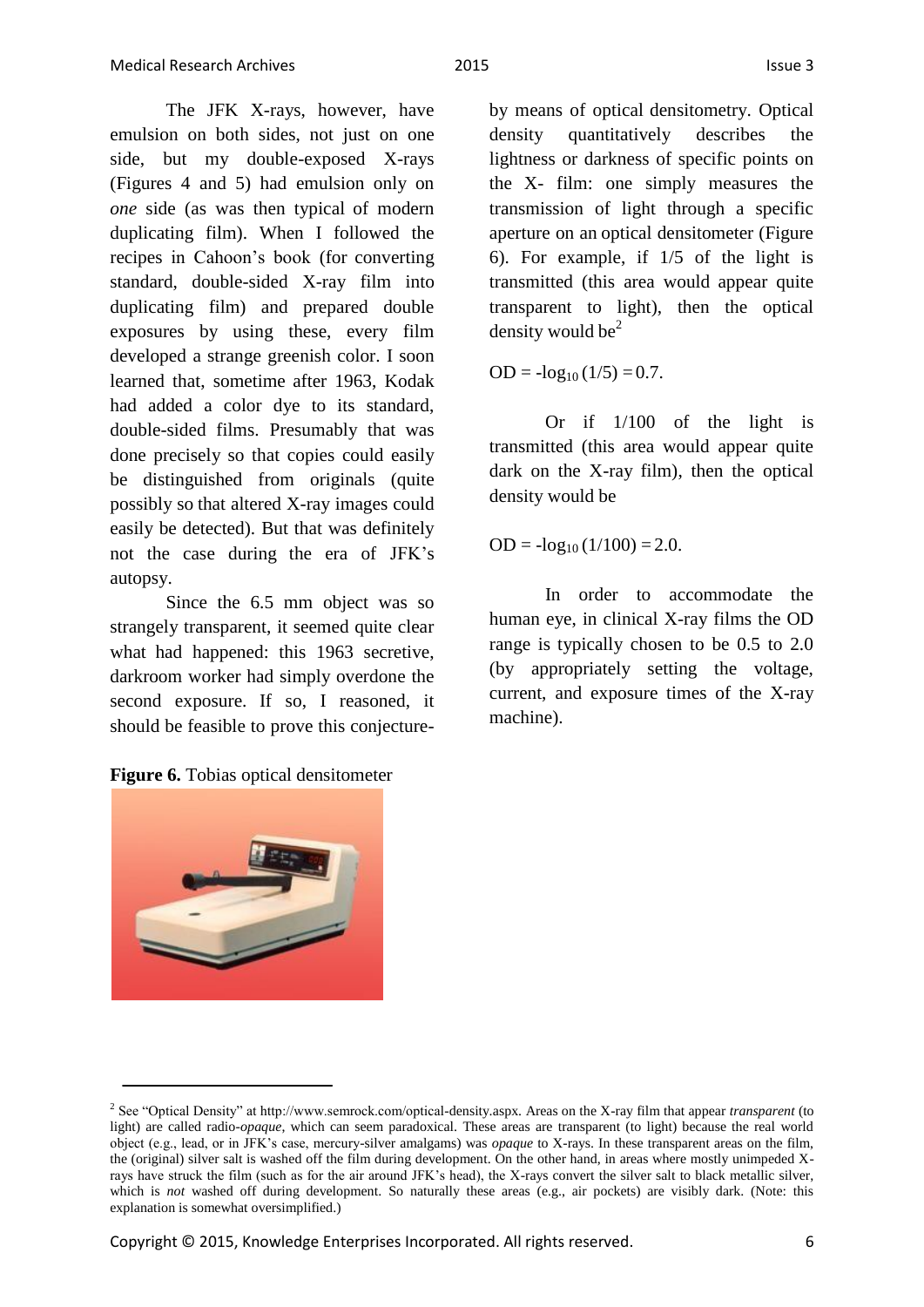The next step was to adapt our department's scanning drive (essentially a precisely calibrated gear mechanism) $3$  so that it could be used with the optical densitometer. After devising a simple jig for attaching this device to the densitometer, I took the equipment with me to the National Archives. I would now be able to scan across the 6.5 mm object while taking high resolution OD data. During nine visits to the National Archives, I obtained hundreds of OD data points.

# 2. RESULTS—AT THE NATIONAL ARCHIVES

As I compared the ODs of the 6.5 mm object to the ODs of JFK's teeth, a stunning paradox quickly arose. The AP Xray shows multiple overlapping teeth,<sup>4</sup> all with likely mercury-silver amalgams—as can clearly be appreciated from both lateral skull X-rays taken at the autopsy. But here was the problem: the OD (approximately 0.6) of the 6.5 mm object implied a metallic thickness (front to back) even greater than all of those (at least four) overlapping amalgams (Table 1). Of course, that made no sense, especially since the lateral X- ray did not confirm such a thickness for the supposed partner image of the 6.5 mm object. In fact, on the lateral X-ray, the partner image of the 6.5 mm object is only a tiny metal fragment (Figure 2). Of course, subsequent experts (e.g., chiefly John Fitzpatrick, but others as well) had already made that same point, based solely on their naked eye inspections. But now my quantitative OD data had confirmed their visual impression. (Actually, my data had been obtained well *before* Fitzpatrick's review). This bizarre result was precisely what should have been expected if the 6.5 mm object had merely been added in the darkroom—without proper control over the duration of the second exposure.

**Table 1.** OD comparison of JFK's teeth (with dental amalgams) vs. the 6.5 mm object. The 7 x 2 mm metal fragment is visible on both JFK's AP and lateral X-rays (Figures 1 and 2), and it was removed during the autopsy. ODs shown here are representative only. Actually, many OD data points were taken.

| Object                  | $OD (AP X-ray)$ | Implied thickness (from AP X-ray) | Actual thickness (lateral X-ray) |
|-------------------------|-----------------|-----------------------------------|----------------------------------|
| $6.5 \text{ mm}$        | 0.60            | Very thick (front to back)>40 mm  | $3-4$ mm                         |
| amalgams                | 0.76            | $30-40$ mm                        | $30-40$ mm                       |
| $7 \times 2 \text{ mm}$ | 1.44            | thin                              | $2 \text{ mm}$                   |

<sup>&</sup>lt;sup>3</sup> This scanning equipment is commonly used in departments of radiation oncology to calibrate dose distributions (by using water tanks as targets), e.g., see http://www.ptw.de/sla48\_air\_scanner\_table.html?&cId=.

<sup>4</sup> The teeth have been cropped out of publicly available images of JFK's skull X-rays, but JFK's (pre-mortem) dental images were published by the HSCA at http://jfkassassination.net/russ/infojfk/jfk1/1exhf295p150.jpg. That there is a match between these two different sets of X-ray images is proof that the body at the autopsy really was JFK's.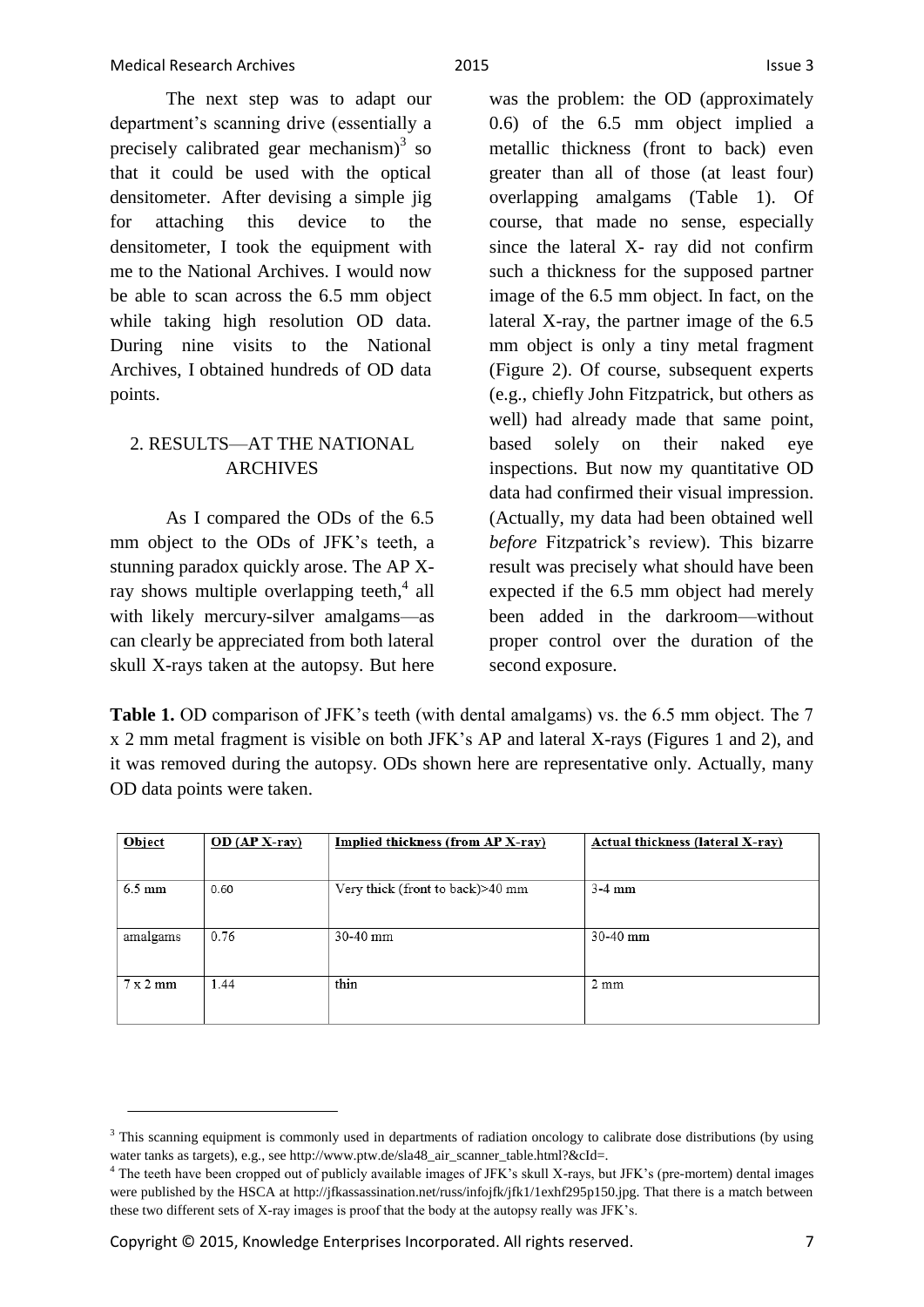Another visual feature leapt out at me as I viewed the 6.5 mm object with my then- extremely myopic (-9.0 diopter) eyes: I was seeing a phantom effect—as a result of a double exposure.<sup>5</sup> As shown in Figure 7, I could actually see the original (crescent-shaped) metal fragment (the one that matched the authentic image on the lateral X-ray at the back of the skull). On the AP X-ray, the authentic metal fragment lay at the anatomic right side of the 6.5 mm object, but it was located entirely inside of the 6.5 mm object. In fact, it appeared that

the darkroom worker had positioned his double-exposed 6.5 mm image to precisely match the (anatomic) right border of the authentic metal fragment. Furthermore, by doing so, he had guaranteed that the 6.5 mm image would not be left without a partner image on the lateral X- ray. (On the other hand, if he had not matched the 6.5 mm image to an authentic metal fragment, the 6.5 mm object would have had no partner image on the lateral X-ray, and the forgery would have been obvious.)

**Figure 7.** My sketch of the 6.5 mm object, as drawn at the Archives. The crescent-shaped (cross-hatched) area represents the authentic fragment—the real one that lay at the back of JFK's skull (Figure 2). Scattered tiny metal fragments are identified by arrows, including one (paradoxically) *inside* the 6.5 mm object.



I could also see (Figure 7) tiny pieces of metal adjacent to the 6.5 mm object, but one tiny particle actually lay *inside* of this 6.5 mm object. The separate appearance of this tiny particle, as well as the separate appearance of the crescentshaped, original fragment (actually located at the back of the skull) are both examples of the phantom effect. This is a wellknown Hollywood phenomenon, which results from a photographic double exposure (Figure 8). $<sup>6</sup>$ </sup>

<sup>&</sup>lt;sup>5</sup> This observation (of a phantom effect) was confirmed on 22 April 2015 by Dr. Mike Chesser (a neurologist) during his own visit to the JFK X-rays at the National Archives (personal communication, publication pending). He also measured the ODs of the 6.5 mm object, of the petrous bone, and of the posterior "White Patch" (using an optical densitometer supplied by the Archives). His results for these ODs are in excellent agreement with mine.

<sup>6</sup> Like many other amateurs, I have accidentally produced this effect myself when my old-fashioned, film-based camera failed to advance the film. Images of double exposures may be seen at https://www.google.com.mx/webhp?sourceid=chrome-instant&rlz=1C1CHFX\_enUS629US629&ion=1&espv=2&ie=UTF-8#q=double%20exposure%20phantom%20image.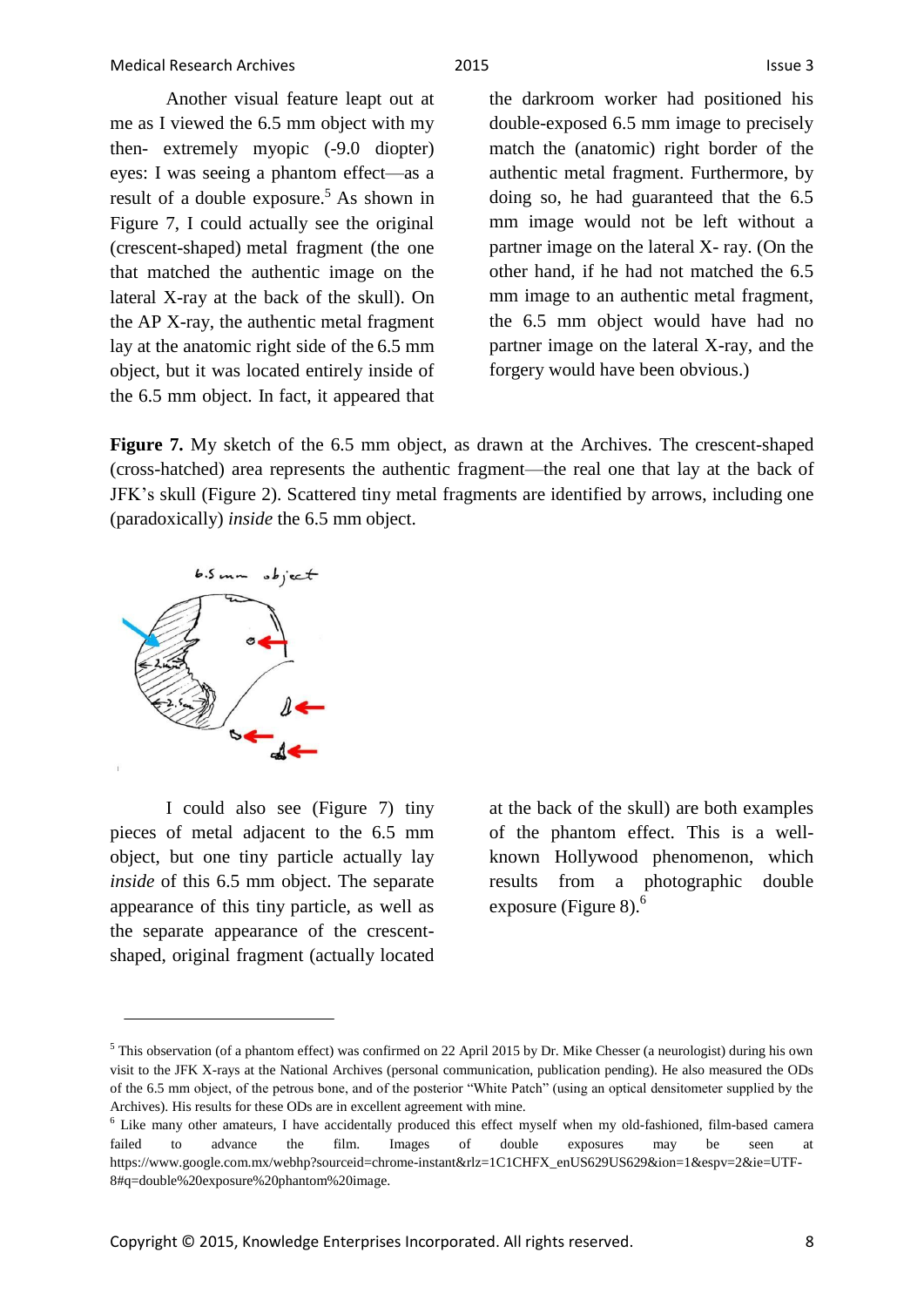

Next, in order to obtain high resolution OD data across the 6.5 mm object, I modified the densitometer aperture. In particular, I used aperture slits of about 60 microns, instead of the manufacturer-provided 2 mm circular aperture. And OD data were taken at increments of 0.1 mm, meaning that within an interval of 6.5 mm about 65 measurements were made.

But the next step was the critical one. When I returned home I performed the

appropriate control experiment: I took Xrays of an authentic slice of a 6.5 mm (Mannlicher- Carcano) bullet that I taped to the back of an authentic human skull that I had purchased (Figures 9 and 10). I then repeated the same steps that I had previously performed at the National Archives, i.e., I took data points across the authentic 6.5 mm slice. The data points from those two experiments are compared in Figure 11.

**Figure 9.** AP X-ray of an authentic (empty) human skull, showing the cross section (4 mm) of an authentic 6.5 mm bullet. Its location is very similar to Figure 1.



**Figure 10.** Lateral X-ray of an authentic (empty) human skull, showing the cross section of an authentic 6.5 mm bullet. Compare this metal fragment to the (barely visible) one at the back of JFK's head (Figure 2). An authentic cross section should have been visibly obvious in Figure 2, rather than almost imperceptible.

Copyright © 2015, Knowledge Enterprises Incorporated. All rights reserved. 9

<sup>7</sup> Ibid.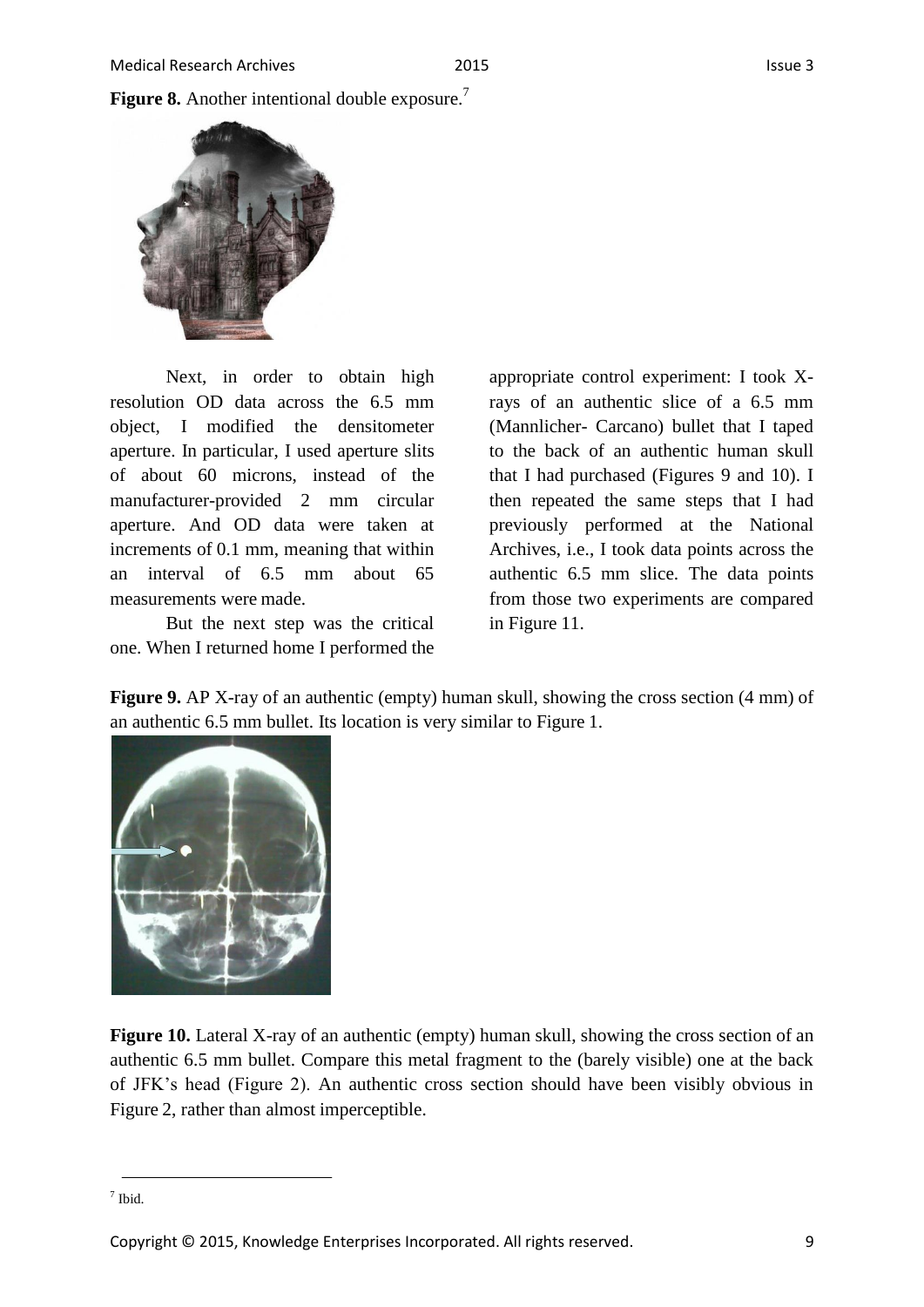

**Figure 11.** Optical density comparison (on lateral skull X-rays) of the small fragment at the back of JFK's head (presumably the partner image of the 6.5 mm object) versus a genuine 6.5 mm bullet cross section (as shown in Figures 9 and 10). The discrepancy between the two is obvious.



This comparison provides powerful, essentially conclusive, evidence that *the 6.5 mm object was not authentic*. In fact, the data are entirely consistent with its subsequent addition in the darkroom. Moreover, the corroborating evidence from the dental amalgams, and from the phantom effect, essentially closes the case. Finally, my fantastic X-ray double exposures had already provided clear proof of feasibility.

Additional optical density scans were also taken—on both the lateral and AP X-rays. Just one of these, a horizontal scan of JFK's AP X-ray, is shown in Figure 12. An authentic cross section should, of course, show a fairly constant OD from left to right. That is not the case in Figure 12, which shows a slowly rising OD (inside the object, reading from left to right), from about 3 mm through 9 mm on the abscissa. A lower optical density would be expected on the left side (from about 3 to 6 on the abscissa) due to the superposition of the darkroom double exposure over the real metal fragment, i.e, the cross-hatched one in Figure 7. Since this graph is not flat (inside the object), this data introduces yet another paradox into the JFK X-rays.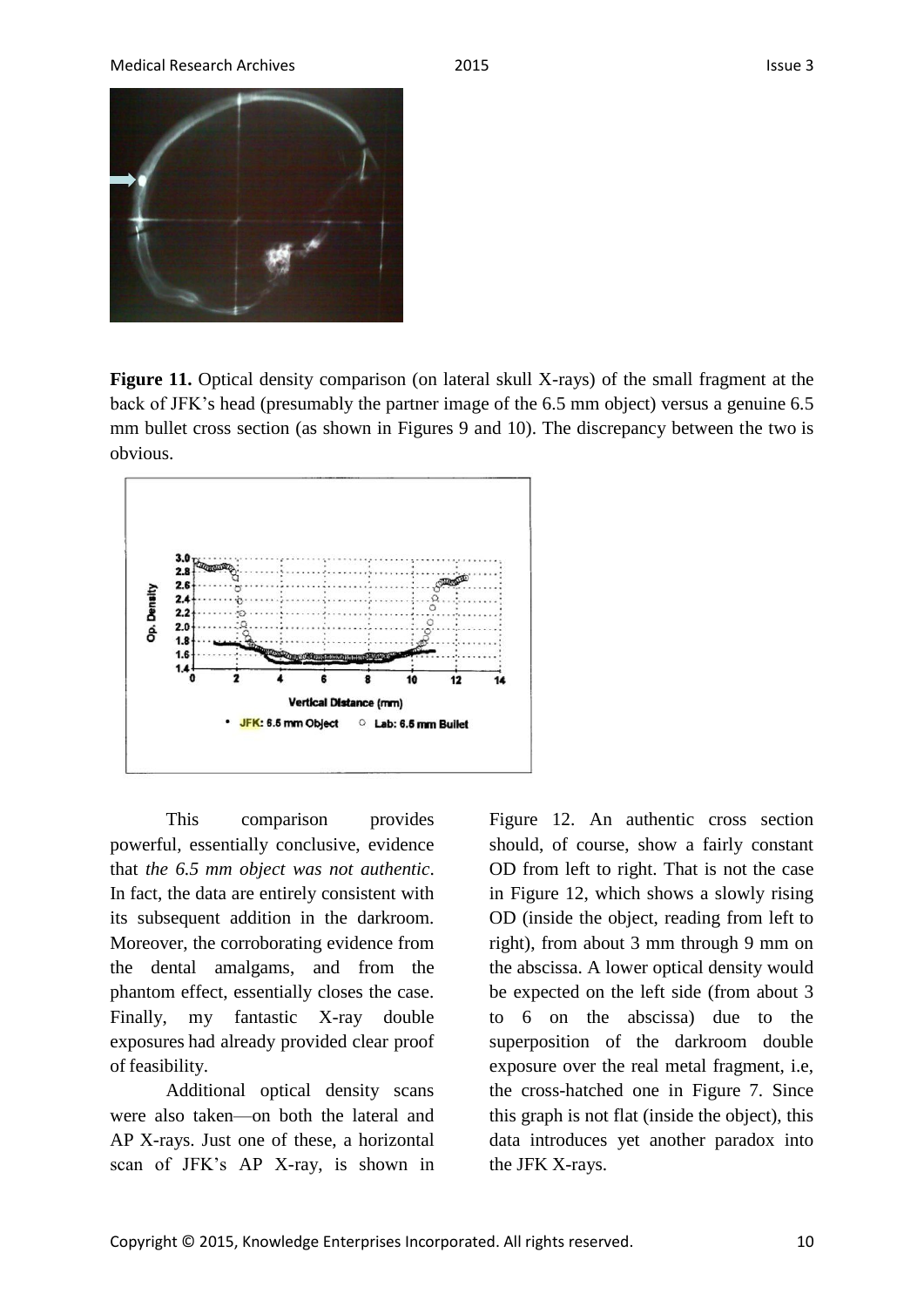**Figure 12.** Horizontal scan of the 6.5 object on JFK's AP X-ray. The left side here corresponds to JFK's anatomic left. This is the same side that contains the authentic metal fragment (shown cross-hatched in Figure 7). A lower optical density would be expected on the left side due to the superposition of the authentic metal fragment over the darkroom double exposure. That is precisely what this scan shows.



Additional scans (not shown here) were taken through the small metal fragment at the back of the skull (Figure 2—the lateral X-ray). These scans were taken both horizontally and vertically. On JFK's AP X-ray, a segment is missing (from the nearly perfect circle) at the inferior pole of the 6.5 mm object. Therefore, these scans on the lateral X-ray should demonstrate noticeably *less metal at the inferior pole* of this object. In fact, they do not, which is yet another paradox. Of course, if this 6.5 mm image actually derived from a double exposure in the darkroom, then all of these paradoxes would be expected.

## 3. DISCUSSION: MOTIVES AND A TIMELINE

The only viable explanation for the 6.5 mm object is this: it is indeed an artifact, one that was *deliberately*  superimposed (in the dark room) directly over a pre-existing, authentic piece of metal that lay at the back of the skull (i.e., the one that is barely visible in Figure 2). That explanation addresses all of the mysteries of this image. In particular, its diameter was deliberately chosen to match the caliber of the 6.5 mm carbine, and it was intentionally placed directly over a pre-existing (very small) metal fragment. An (inattentive) overexposure led to its remarkable transparency (and to its oddly curious ODs). Furthermore, the timing of this superposition—*after* the autopsy explains why no one saw it at the autopsy. Finally, it may also explain why the radiologist, Dr. Ebersole, refused to discuss this artifact with me. After all, he was the single individual most likely to possess the required expertise and creativity to perform X–ray alteration.

So when was this 6.5 mm image added to the original X-ray? One event provides a clue: several weeks after November 22, 1963, Dr. Ebersole was called to the White House by the Secret Service (who controlled all of the autopsy materials). As preposterous as it seems, Ebersole claimed that the purpose of his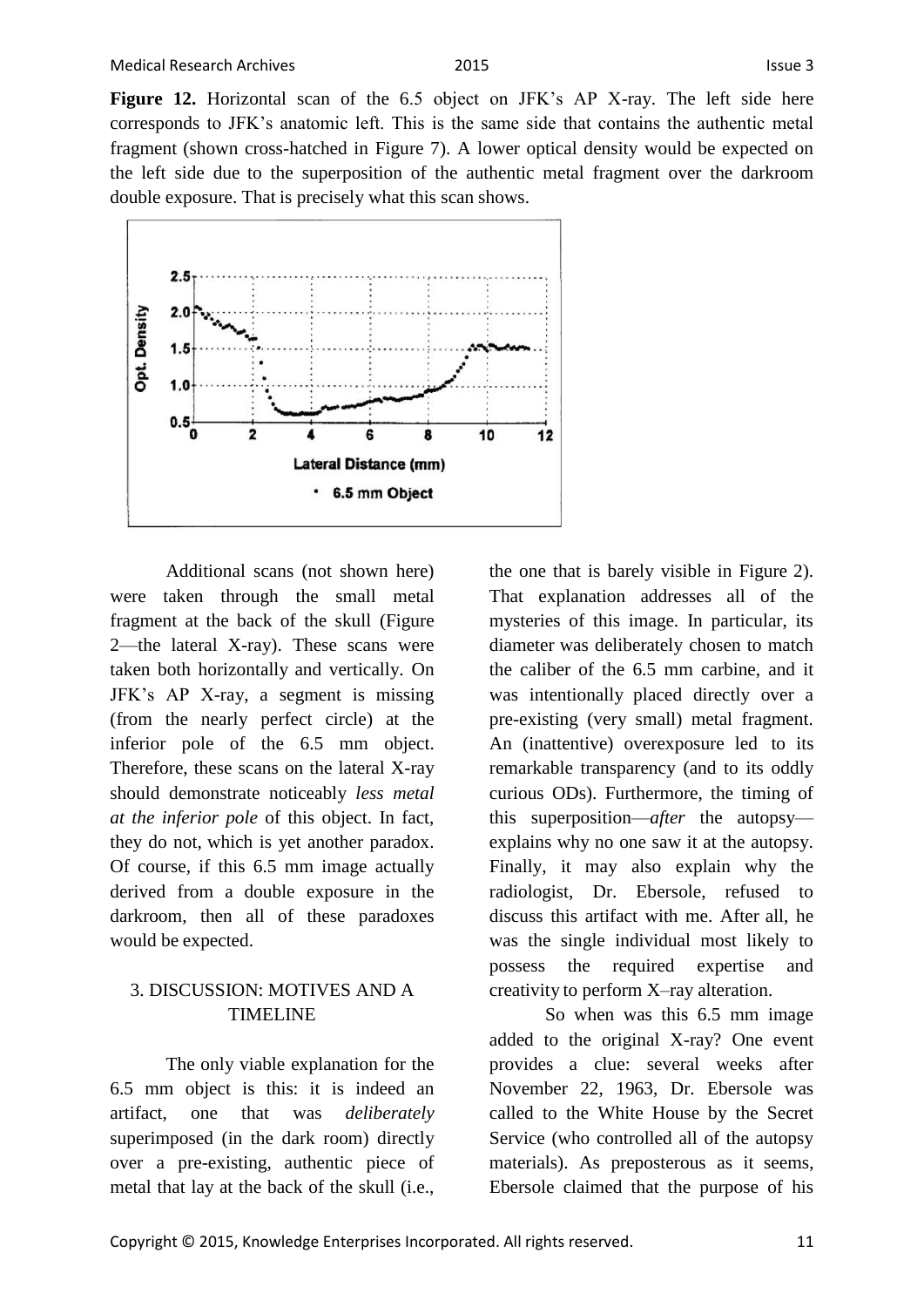visit was to assist in preparing a bust of JFK. While there (he also reported) he drew a straight pencil line obliquely across one lateral X-ray.<sup>8</sup> More likely, in my opinion, the reason for his summons to the White House was to see how he would react to the now-altered X-rays. Based on this episode then, the alteration must have occurred within several weeks (quite possibly immediately) after the assassination. But there is one more clue to the timeline – the recollections of Jerrol Custer, the radiology technologist. He recalled (to me personally, as well as publicly) that the morning after the assassination, he was called into the radiology suite (by Dr. Ebersole) and was tasked with taking X-rays of bullet fragments taped to skull X-rays. In my opinion, however, none of these X-rays were used, especially after it occurred to the master forger that the alteration was easier to perform in the darkroom via a double exposure.

The final question, of course, is this: Why was this forgery necessary? The answer to that question has been proposed in dozens, if not hundreds, of books and articles over the decades<sup>9</sup>, but the proximate motive must have been this: It was to implicate Oswald and his supposed 6.5 mm Mannlicher-Carcano carbine. In particular, with Oswald as the lone gunman, conspiracy had been ruled out, and a supposed Cold War catastrophe could then be averted (e.g., nuclear war with the Soviet Union). Of course, as a corollary, *a conspiracy of any stripe* could also (conveniently) be ruled out. However, these issues are all beyond the scope of this essay.

#### **CONCLUSION**

The 6.5 mm object was not described in the autopsy report nor was it seen (by anyone) on the original autopsy X-rays. Among the many (dozens) of individuals at the autopsy, no one saw it, even though the X-rays were on public display during the autopsy. Nor has anyone at the autopsy ever recalled a single conversation about it. This peculiar object simply materialized in the public record, for the first time (four years later) with the 1968 Clark Panel report.

This artifact was added to the JFK AP skull X-ray (in the darkroom) via a double exposure of a 6.5 mm aperture (e.g., via a 6.5 mm hole in a piece of cardboard). In this process, the first step was to imprint the image from the original X-ray onto a duplicate film (via a light box in the dark room). The second step was another exposure that imprinted the 6.5 mm image onto the duplicate film (i.e., superimposing it over the image of the original X-ray). This duplicate film was then developed to yield the image seen in Figure 1. This process inevitably produces a phantom effect, whereby objects (e.g., bullet fragments in this case) on the original film are seen *separately* from the superimposed 6.5 mm image. On JFK's AP skull X-ray, the original metal fragment (that lay at the back of the skull) can be seen separately *through* the 6.5 mm image (Figure 7). Furthermore, the double exposure was unprofessional: it produced a significant overexposure of the 6.5 mm image, so much so that the resulting OD implies a very long section of metal (from front to back—Table 1).

<sup>8</sup> I observed that this pencil line lay on *only one side* of the film. This means that the film that I saw had not been copied since Ebersole drew his line.

<sup>9</sup> For just one of these books, especially for readers interested in the whodunits in the JFK case, see *Bloody Treason* by Noel Twyman [15].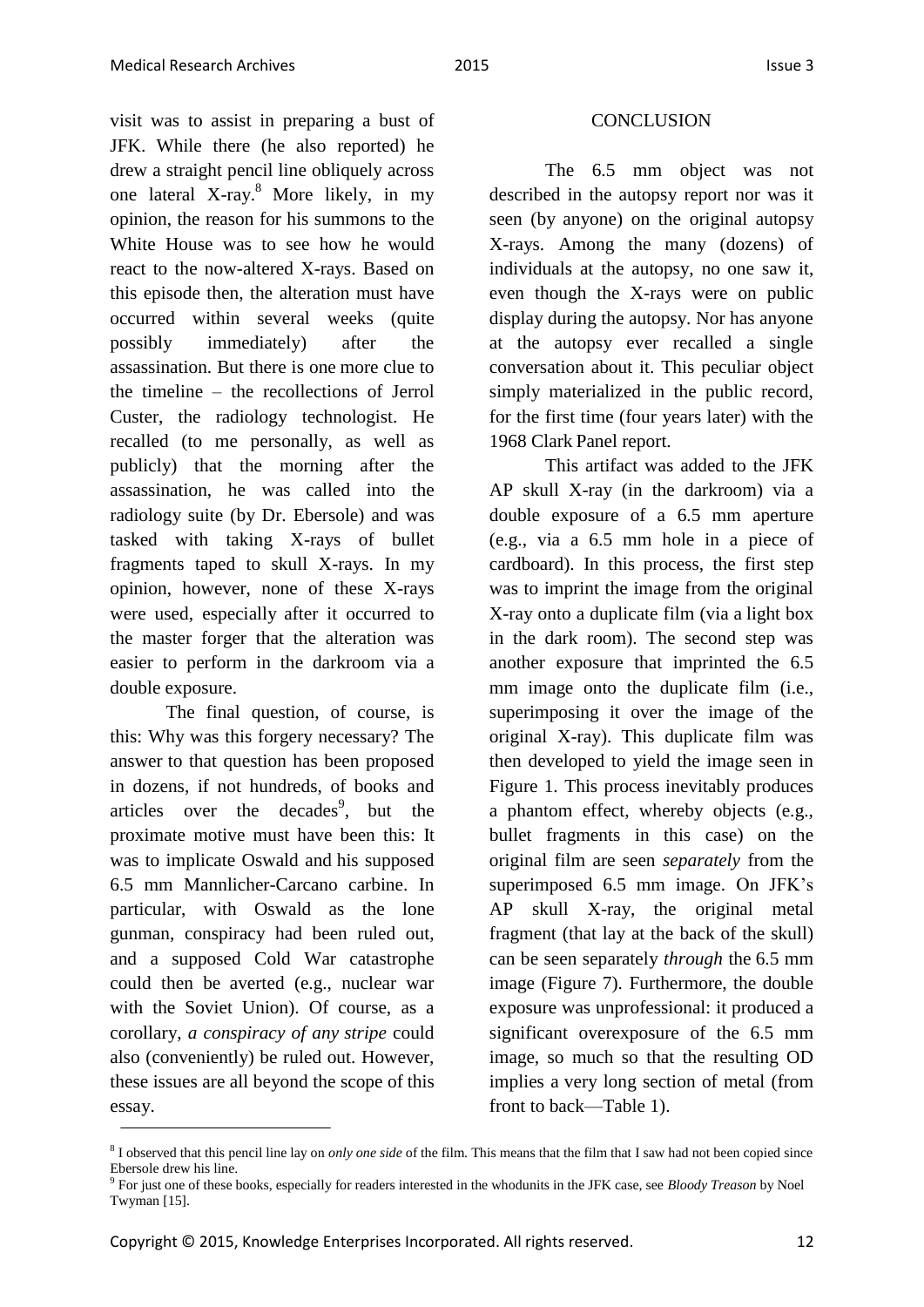There is, of course, no such partner image on the lateral X-ray, which immediately exposes this object as an artifact.

On JFK's lateral X-ray, high resolution OD scans of the posterior skull fragment (Figure 2), and comparison of these ODs to a control experiment using an authentic bullet cross section (Figures 9 and 10) also yielded highly paradoxical results. These results are inexplicable if the 6.5 mm object is an authentic bullet fragment. This conclusion is consistent with the chief consultant for the ARRB (Dr. John Fitzpatrick), who actually admitted that he could not explain the mysteries of this 6.5 mm image.

The addition of this 6.5 mm image to the AP X-ray was completed during the first several weeks (perhaps even immediately) after November 22, 1963. Its proximate purpose could only have been to implicate the 6.5 mm Mannlicher-Carcano carbine (supposedly owned by Oswald) in the assassination. Its ultimate purpose, however, awaits resolution by professional historians, who have been remarkably reticent about accepting responsibility for their task.

## CONFLICT OF INTEREST

The author has no conflict of interest to disclose.